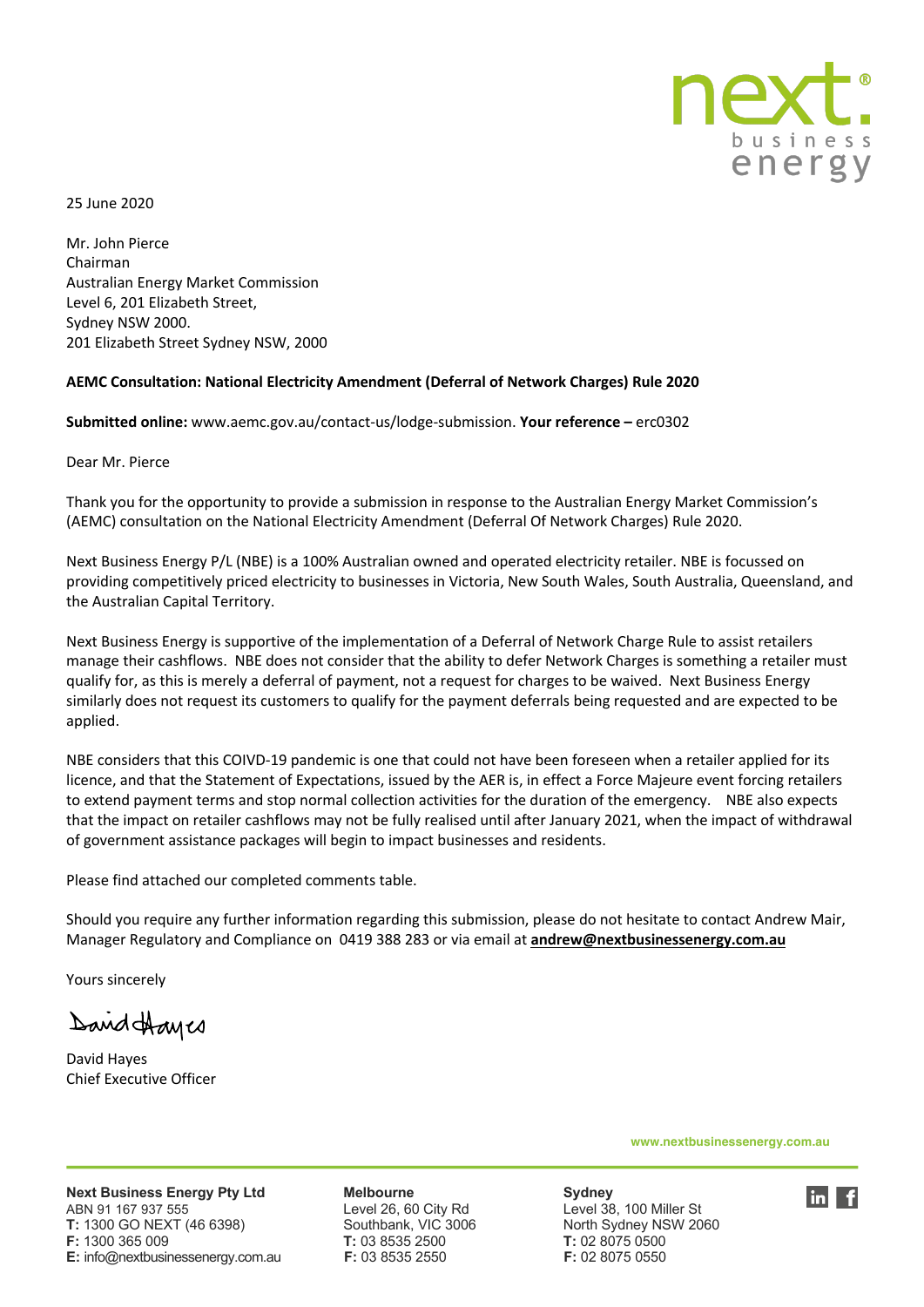# **AEMC**

# **ATTACHMENT 1** STAKEHOLDER FEEDBACK TEMPLATE

The template below has been developed to enable stakeholders to provide their feedback on the questions posed in this paper and any other issues that they would like to provide feedback on. The AEMC encourages stakeholders to use this template to assist it to consider the views expressed by stakeholders on each issue. Stakeholders should not feel obliged to answer each question, but rather address those issues of particular interest or concern. Further context for the questions can be found in the consultation paper. Stakeholders are also encouraged to provide evidence to support claims where possible.

#### **SUBMITTER DETAILS**

|                                  | <b>ORGANISATION:</b> Next Business Energy P/L |
|----------------------------------|-----------------------------------------------|
| <b>CONTACT NAME:</b> Andrew Mair |                                               |
| <b>EMAIL:</b>                    | Andrew@nextbusinessenergy.com.au              |
| <b>PHONE:</b>                    | 0419388283                                    |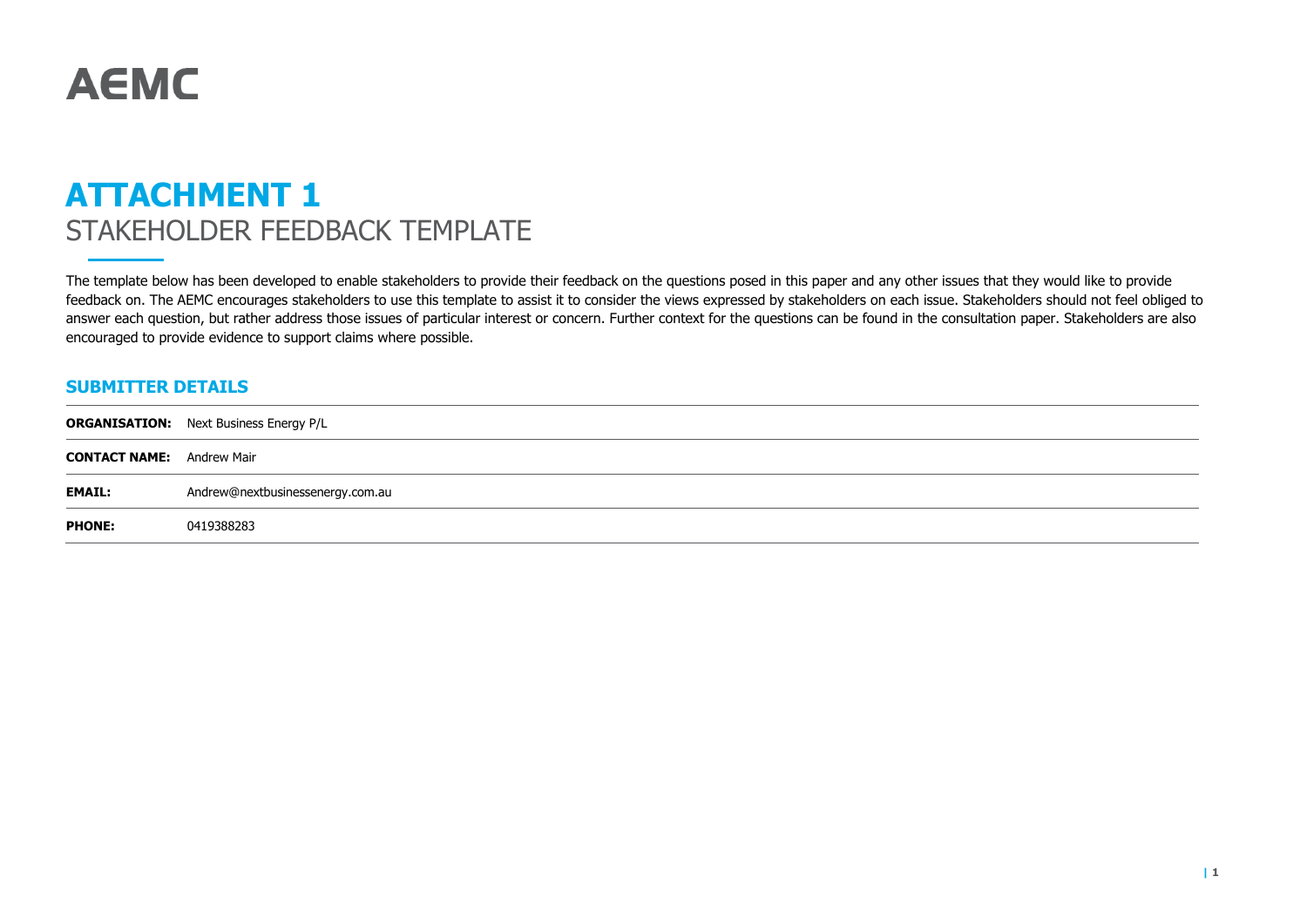#### **CHAPTER 4** – SECTION 4.1 – THE PROBLEM - IMPACT OF COVID-19 ON THE RETAIL ELECTRICITY MARKET

| a) What is the expected impact of COVID-19 on<br>retailers' cash flows? How material is this impact?<br>How long are these cash flow impacts expected to<br>last?                                                                                                                                                                                                 | Next Business Energy (NBE) expects that cashflows will be impacted moderately. Business Customer usage has reduced, but<br>not as significantly as was first forecast, as government interventions has kept businesses operating. Few businesses went<br>into "hibernation". Next Business Energy expects these conditions to continue for the next 6 to 12 months, depending<br>how/when government interventions are wound up, and when restrictions on businesses are lifted. Next Business Energy<br>expects that when Job Keeper/Saver programs are withdrawn that retailers will see a spike in insolvencies and business<br>closures.                                                                                                                                                                                                                                                                                                                                                                               |
|-------------------------------------------------------------------------------------------------------------------------------------------------------------------------------------------------------------------------------------------------------------------------------------------------------------------------------------------------------------------|----------------------------------------------------------------------------------------------------------------------------------------------------------------------------------------------------------------------------------------------------------------------------------------------------------------------------------------------------------------------------------------------------------------------------------------------------------------------------------------------------------------------------------------------------------------------------------------------------------------------------------------------------------------------------------------------------------------------------------------------------------------------------------------------------------------------------------------------------------------------------------------------------------------------------------------------------------------------------------------------------------------------------|
| b) In the absence of the proposed rule change, what<br>options are available to retailers to manage the<br>cash flow impacts of COVID-19? Are existing<br>support schemes that have been announced,<br>including the Network Relief Package, sufficient to<br>assist retailers to manage these impacts? If not,<br>what are the areas where further assistance is | In the absence of this rule change, and with the current prohibition on disconnection of premises there remain few levers<br>that retailers can use to impact cashflows, where customers are slow or refuse to pay.  While the Network Relief Packages<br>are welcome, they are not particularly useful to a retailer such as NBE with most of our customers being small to medium<br>business customers. In addition, most business customers elected to continue to operate using the Job Keeper initiative,<br>continuing their usage at near normal levels and therefore not qualifying for Network Relief. This has also meant that<br>Businesses have not closed, which means that we cannot close or write off accounts, and apply for network relief.<br>NBE believes that the AER Statement of Expectations needs to be amended to allow retailers to disconnect businesses that<br>are not paying payments, but are using energy, as well as Occupier accounts where there is usage, but no<br>payment/contract. |
| needed?                                                                                                                                                                                                                                                                                                                                                           | NBE considers that the impact of the COVID-19 emergency, on retailers' systems (reporting); bad-debt; extended payment<br>terms to business customers; and increase in Hardship cases should be explicitly factored into the Default Market Offer price<br>calculations for the 21-22 period.                                                                                                                                                                                                                                                                                                                                                                                                                                                                                                                                                                                                                                                                                                                              |
| c) What are the expected impacts of the proposed<br>rule change on any cash flow issues currently being<br>experienced by retailers as a result of COVID-19?                                                                                                                                                                                                      | NBE considers that the proposed change would potentially assist a retailer to a moderate degree with cashflow issues,<br>however, as the payments are only deferred any retailer would need to ensure that they are able to make the payment as<br>well as their normal network payment at the end of the deferral period.                                                                                                                                                                                                                                                                                                                                                                                                                                                                                                                                                                                                                                                                                                 |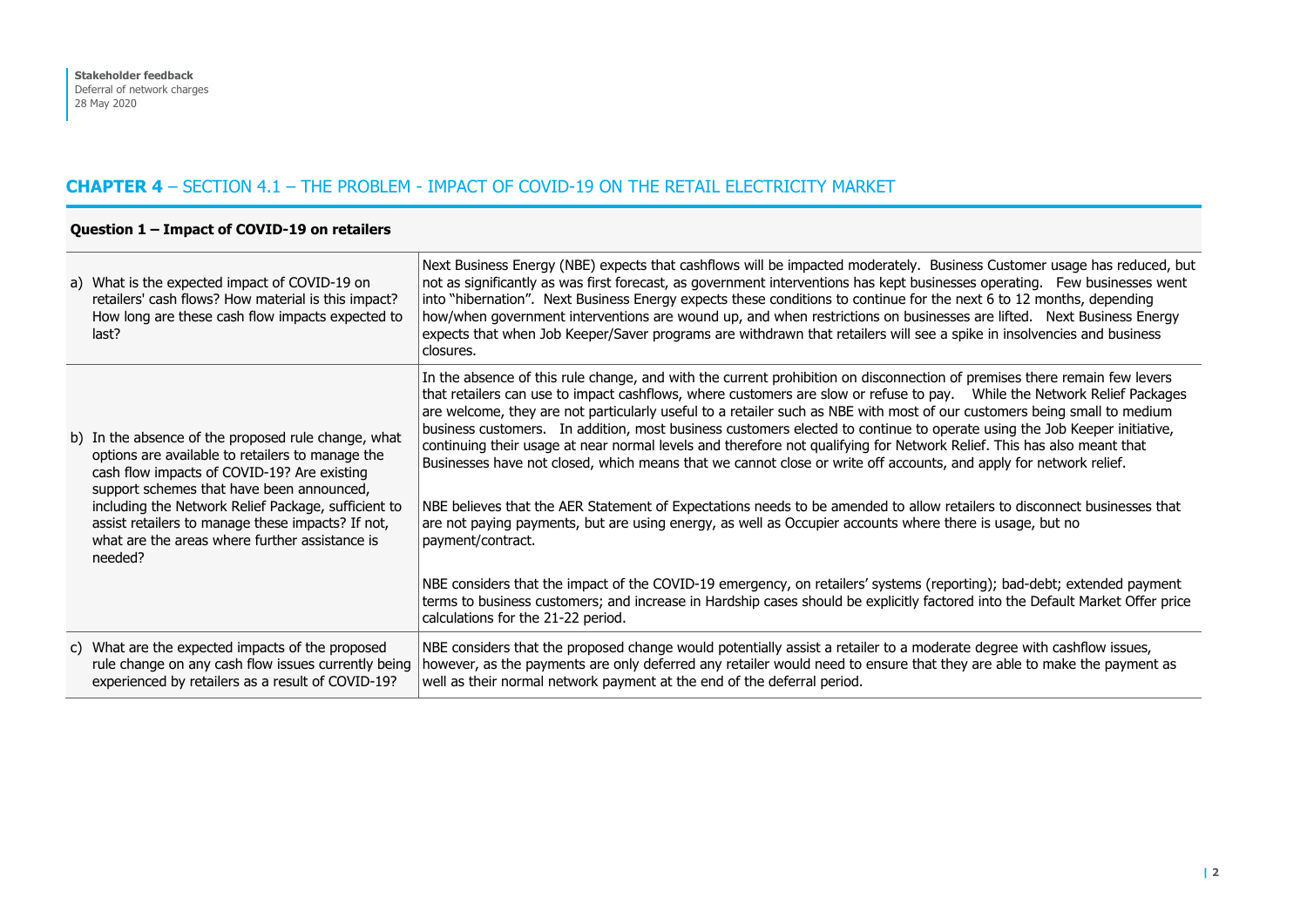# **CHAPTER 4** – SECTION 4.2.1 – ELIGIBILITY TO DEFER PAYMENT OF NETWORK CHARGES

| Question 2 - Retailer eligibility |                                                                                                                                                                                                                                                                                                     |                                                                                                                                                                                                                                                                                                                                        |
|-----------------------------------|-----------------------------------------------------------------------------------------------------------------------------------------------------------------------------------------------------------------------------------------------------------------------------------------------------|----------------------------------------------------------------------------------------------------------------------------------------------------------------------------------------------------------------------------------------------------------------------------------------------------------------------------------------|
|                                   | a) Is it appropriate and/or necessary to expressly<br>exclude certain classes of retailer from deferring<br>the payment of network charges under the<br>proposed rule change? If so, please provide<br>reasoning to support your position.                                                          | NBE does not consider that it is appropriate to exclude any retailer or class of retailer from this rule change.                                                                                                                                                                                                                       |
|                                   | b) If the onus is placed on retailers to show they have<br>a legitimate financial need to access the proposed<br>deferral mechanism, what eligibility criteria should<br>apply?                                                                                                                     | While NBE does not consider that there should be any requirement for retailers to prove their legitimate financial need, NBE<br>recommends such a process for authorisation should be timely, strictly confidential, and centralised, confer minimal cost, and<br>use information that is already available within retails businesses. |
|                                   | c) What would be an appropriate and efficient process<br>for the verification of information provided by<br>retailers under the approach described in (b)<br>above?                                                                                                                                 | NBE recommends that the AER should manage such a process, and then provide the 'certification' to all distributors. This<br>certification should not be published but supplied directly to a nominated distributor contact.                                                                                                            |
|                                   | d) Do stakeholders have views on how the deferral<br>mechanism could be designed to incentivise only<br>those retailers that legitimately require immediate<br>financial support due to COVID-19 to access this<br>mechanism (including allowing DNSPs to charge<br>interest on deferred payments)? | NBE does not consider that there is a need to incentivise retailers, as the fact that the payment is only deferred, and would<br>be required to be repaid in a month, where they will also be repaying their "normal" network payment, and stressing that<br>month's cashflow.                                                         |
|                                   | e) Do stakeholders have views on whether any of the<br>approaches outlined above (or a combination of<br>each) would be preferable?                                                                                                                                                                 | NBE does not consider any of the approaches outlined to be preferable.                                                                                                                                                                                                                                                                 |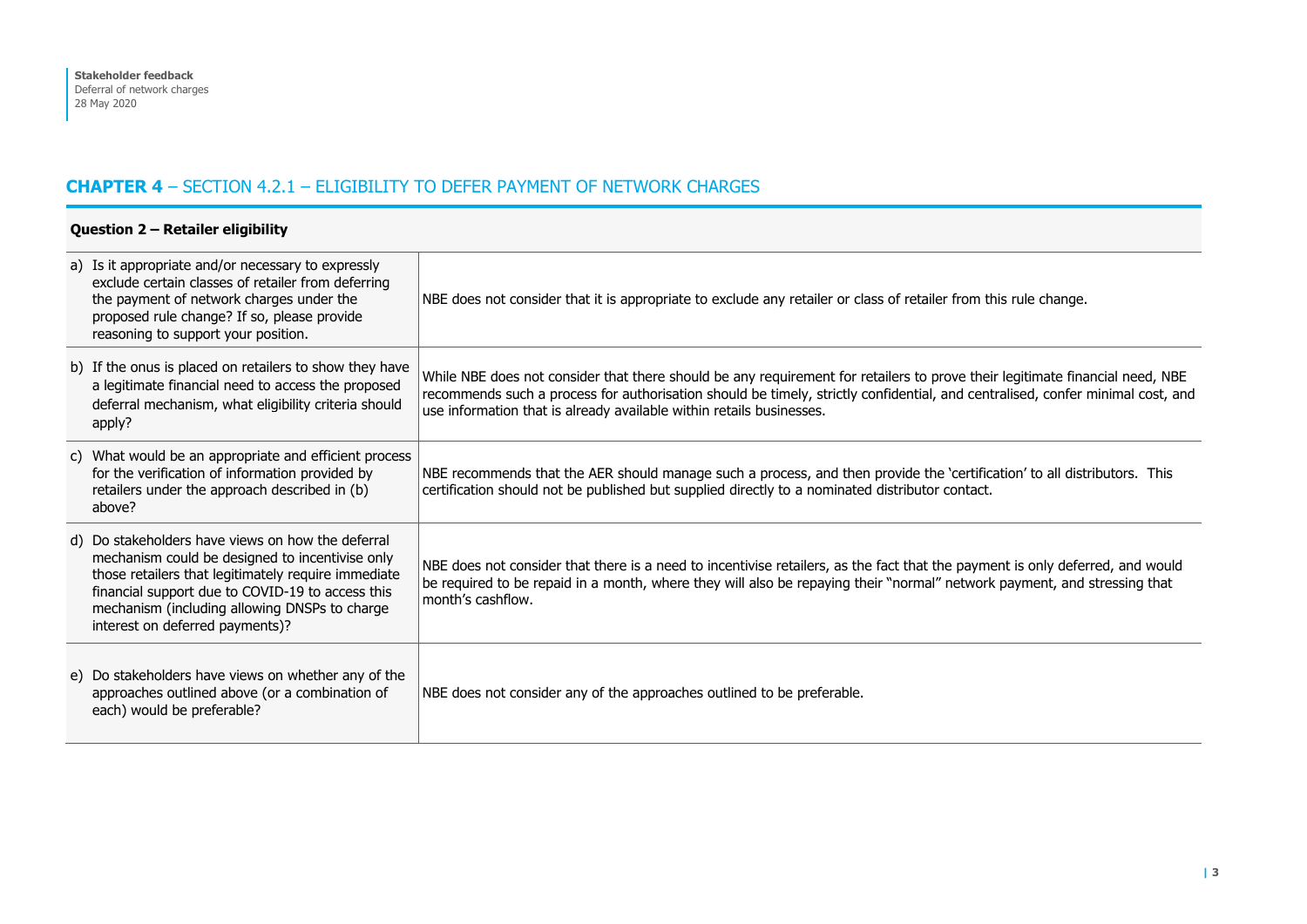#### **Question 3 – Customer eligibility**

| a) Do stakeholders have views on the types of<br>customers that should be captured by the proposed<br>deferral mechanism and how these customers can<br>be clearly defined in the NER? Is it appropriate<br>and/or necessary for this mechanism to include<br>large commercial and industrial customers? | NBE considers that all customers less than 100whh per annum should be eligible under the proposed rule. NBE also believes<br>that and that there should be a mechanism for "large" sites to be included if they are in an industry that has been recognised<br>as being particularly impacted by the COVID-19 pandemic (airlines, restaurants, clubs etc.). |
|----------------------------------------------------------------------------------------------------------------------------------------------------------------------------------------------------------------------------------------------------------------------------------------------------------|-------------------------------------------------------------------------------------------------------------------------------------------------------------------------------------------------------------------------------------------------------------------------------------------------------------------------------------------------------------|
|----------------------------------------------------------------------------------------------------------------------------------------------------------------------------------------------------------------------------------------------------------------------------------------------------------|-------------------------------------------------------------------------------------------------------------------------------------------------------------------------------------------------------------------------------------------------------------------------------------------------------------------------------------------------------------|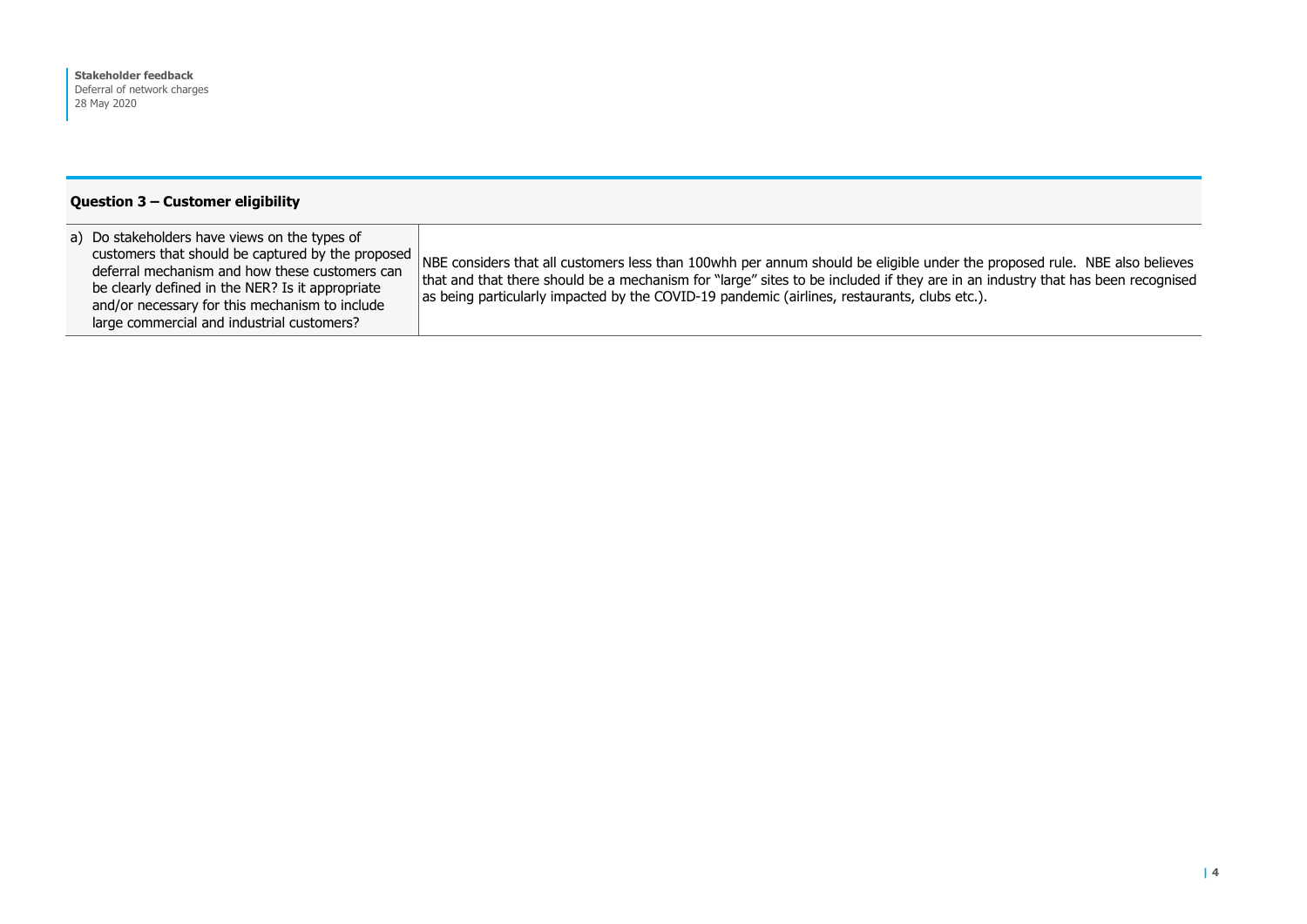# **CHAPTER 4** – SECTION 4.2.2 – DEFERRAL TIMEFRAME AND TERMS

| Question $4$ – Length of deferral period                                                                                                                                                                                                                                                                                                                                                       |                                                                                                                                                                                                                                                                                                                   |  |
|------------------------------------------------------------------------------------------------------------------------------------------------------------------------------------------------------------------------------------------------------------------------------------------------------------------------------------------------------------------------------------------------|-------------------------------------------------------------------------------------------------------------------------------------------------------------------------------------------------------------------------------------------------------------------------------------------------------------------|--|
| a) Is a six-month deferral of the payment of network<br>charges an appropriate timeframe, having regard to<br>the potential cash flow impacts of COVID-19 on the<br>retail electricity market in the second half of 2020?<br>Alternatively, would a shorter deferral timeframe be<br>sufficient to allow retailers to overcome the<br>financial pressures posed by the current<br>environment? | The current proposed six-month deferral may not be appropriate, as the economic impact of the removal of government<br>support schemes (in September 2020) and social distancing measures may not become apparent until 3rd quarter 2021.<br>NBE does not consider that a shorter deferral period is appropriate. |  |
| b) What are the implications (if any) of a six-month<br>deferral period for NSPs, compared to a shorter or<br>longer deferral period?                                                                                                                                                                                                                                                          | l No comment                                                                                                                                                                                                                                                                                                      |  |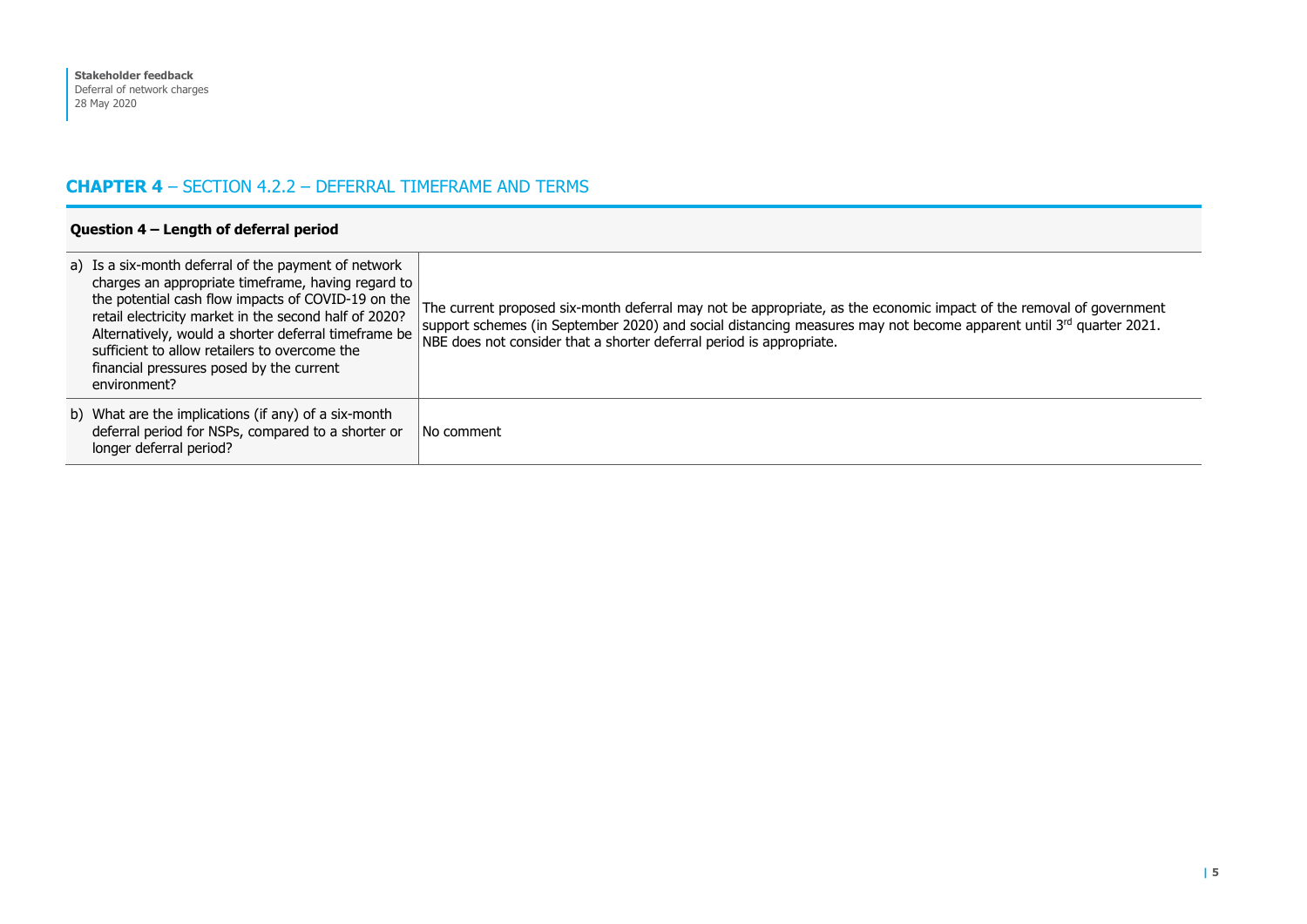#### **Question 5 – Extension of deferral period**

| a) Is it appropriate and/or necessary for the AER to<br>have the ability to extend the deferral period if this<br>is considered necessary? If so, what conditions,<br>considerations and/or consultation requirements<br>should reasonably apply to the exercise of this<br>power? | Yes – as NBE commented in Question 4a, the economic impact of the removal of government support schemes (in<br>September 2020) and social distancing measures may not become apparent until $3^{rd}$ quarter 2021. |
|------------------------------------------------------------------------------------------------------------------------------------------------------------------------------------------------------------------------------------------------------------------------------------|--------------------------------------------------------------------------------------------------------------------------------------------------------------------------------------------------------------------|
|------------------------------------------------------------------------------------------------------------------------------------------------------------------------------------------------------------------------------------------------------------------------------------|--------------------------------------------------------------------------------------------------------------------------------------------------------------------------------------------------------------------|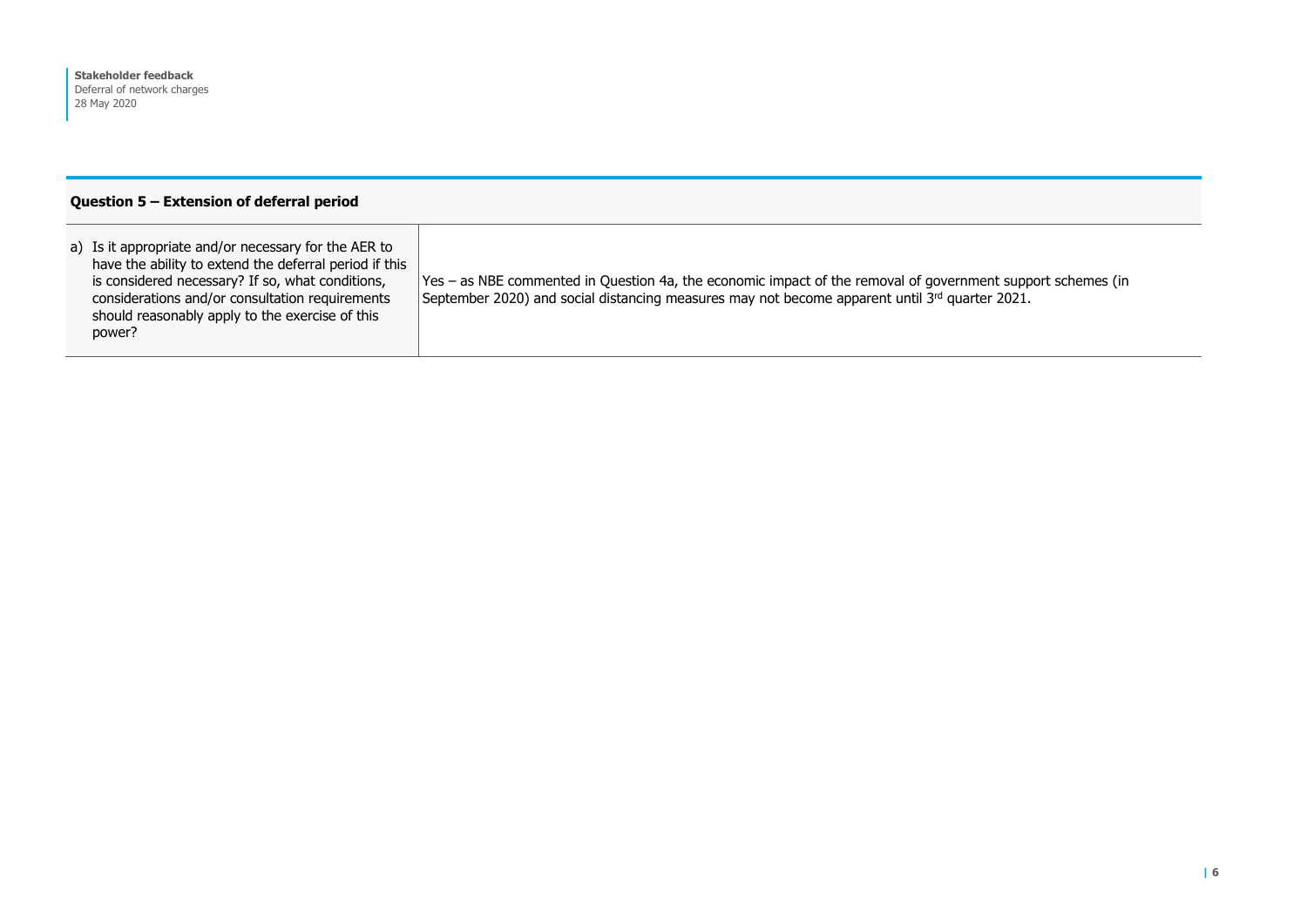## **CHAPTER 4** – SECTION 4.2.3 – DEFERRAL OF PAYMENTS BETWEEN DNSPS AND TNSPS

#### **Question 6 – Deferral of payment of transmission network charges**

| a) Is it necessary and/or appropriate for DNSPs to be<br>able to defer the payment of transmission charges<br>to TNSPs under the proposed deferral mechanism?<br>To what extent would this change the overall<br>impact of the proposal on DNSPs? What would the<br>impact of this approach be on TNSPs? | No comment |
|----------------------------------------------------------------------------------------------------------------------------------------------------------------------------------------------------------------------------------------------------------------------------------------------------------|------------|
| b) Do stakeholders have views on how the deferral of<br>payments from DNSPs to TNSPs would be<br>implemented in practice? What issues would need<br>to be addressed in the regulatory framework to<br>facilitate this?                                                                                   | No comment |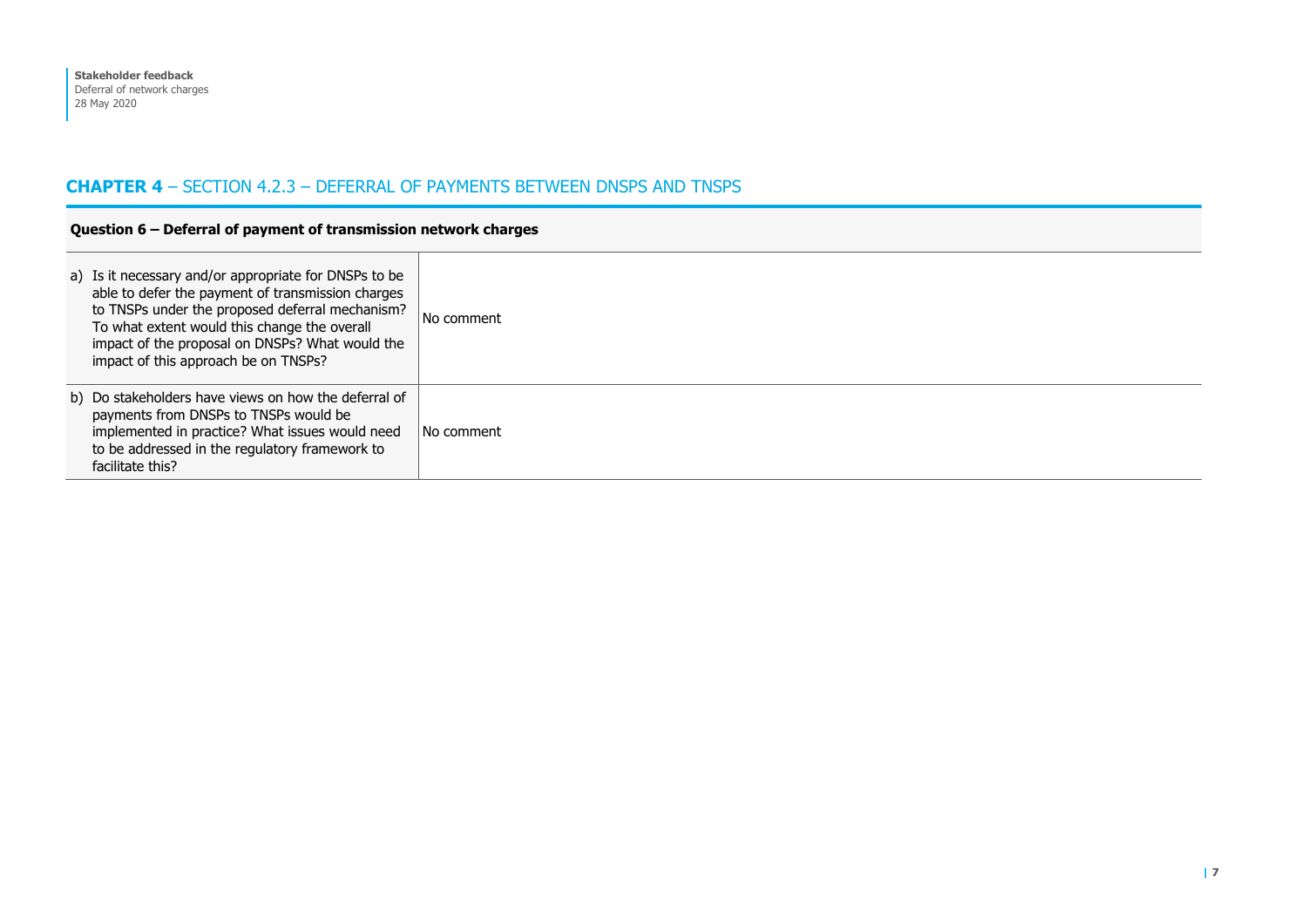## **CHAPTER 4** – SECTION 4.3 – PRACTICAL IMPLEMENTATION OF PAYMENT DEFERRALS

#### **Question 7 – Process for deferring payment of network charges**

| a) Do stakeholders have views on appropriate<br>processes which could be adopted to facilitate the<br>proposed payment deferrals in an expedient<br>manner?                                                                                                                                                                   | NBE believes that the most effective process to adopt, would be use of the current network remittance disputes process for a<br>retailer to 'dispute' those charges as is appropriate. |
|-------------------------------------------------------------------------------------------------------------------------------------------------------------------------------------------------------------------------------------------------------------------------------------------------------------------------------|----------------------------------------------------------------------------------------------------------------------------------------------------------------------------------------|
| b) Could the processes agreed between retailers and<br>NSPs for implementing the Network Relief Package<br>also be used to implement the AER's proposal?                                                                                                                                                                      | Yes.                                                                                                                                                                                   |
| c) If the details of this process are not prescribed in<br>the NER, what alternative approaches would ensure<br>that the payment deferrals could be administered in<br>a transparent, consistent and efficient manner? Is it<br>feasible for the details of this process to be directly<br>agreed between NSPs and retailers? | If not prescribed in the NER, NBE would recommend that a guideline be drafted by the AER and quickly published.                                                                        |